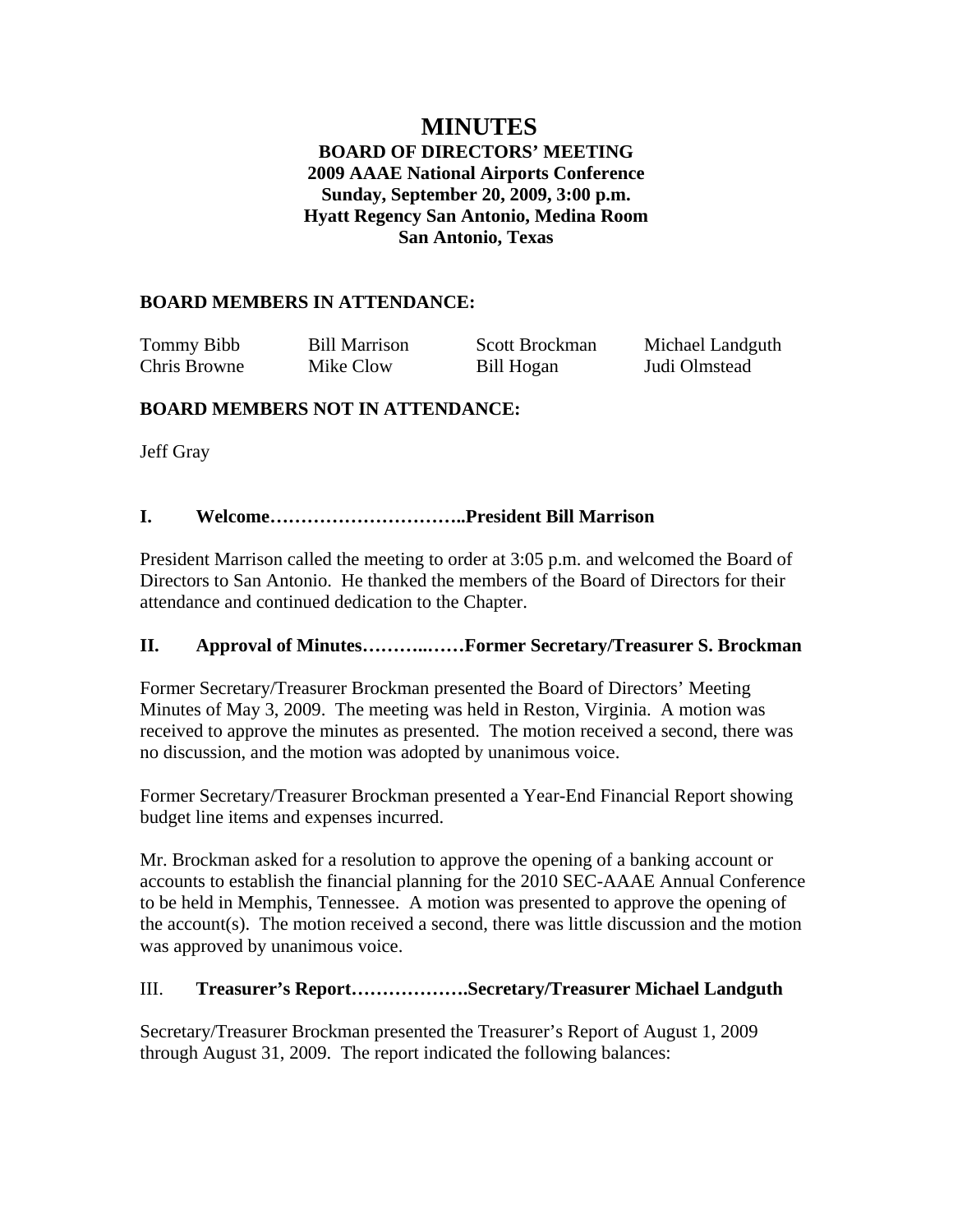Operating Accounts…… \$218,030.89 Scholarship Accounts…. \$203,093.35

A motion was received to accept the Treasurer's Report as presented. The motion received a second, there was no discussion and the motion was adopted by unanimous voice.

## **IV. COMMITTEE REPORTS**

### **Executive Secretary………………………Bob Brammer**

Mr. Brammer reported that the information formerly found in the Board Member Orientation Book had been transferred to the web site to reduce costs associated with printing and postage.

Mr. Brammer reported that the balance in the PayPal account created for dues payments had been added to the Treasurer's Report.

Mr. Brammer reported that he had received an estimate from Foti, Flynn, Lowen and Company, Certified Public Accounts, regarding the auditing of the Annual Conference accounts. The company provided a minimum charge of \$3,500. The subject created considerable discussion and it was determined that more investigation of the goals, objectives, means and methods of the conference audit was in order.

Mr. Brammer reported that he has communicated with Mr. Allen Hammons of Wachovia Securities and the company is prepared to research the availability of airport bond issues to replace Certificates of Deposits as investment instruments for the Southeastern Airport Managers' Association Educational Foundation, Inc. President Marrison asked Mr. Brockman and Mr. Brammer to present a revised policy for review by the next meeting.

#### **2009 Annual Conference……………….Christopher Browne**

Mr. Browne noted that approximately 160 individuals attended the conference and following payment of all expenses, the Chapter received \$9,984 in revenues. He provided an overview of the conference finances and the impact created by the slump in the economy. A full financial accounting is forthcoming.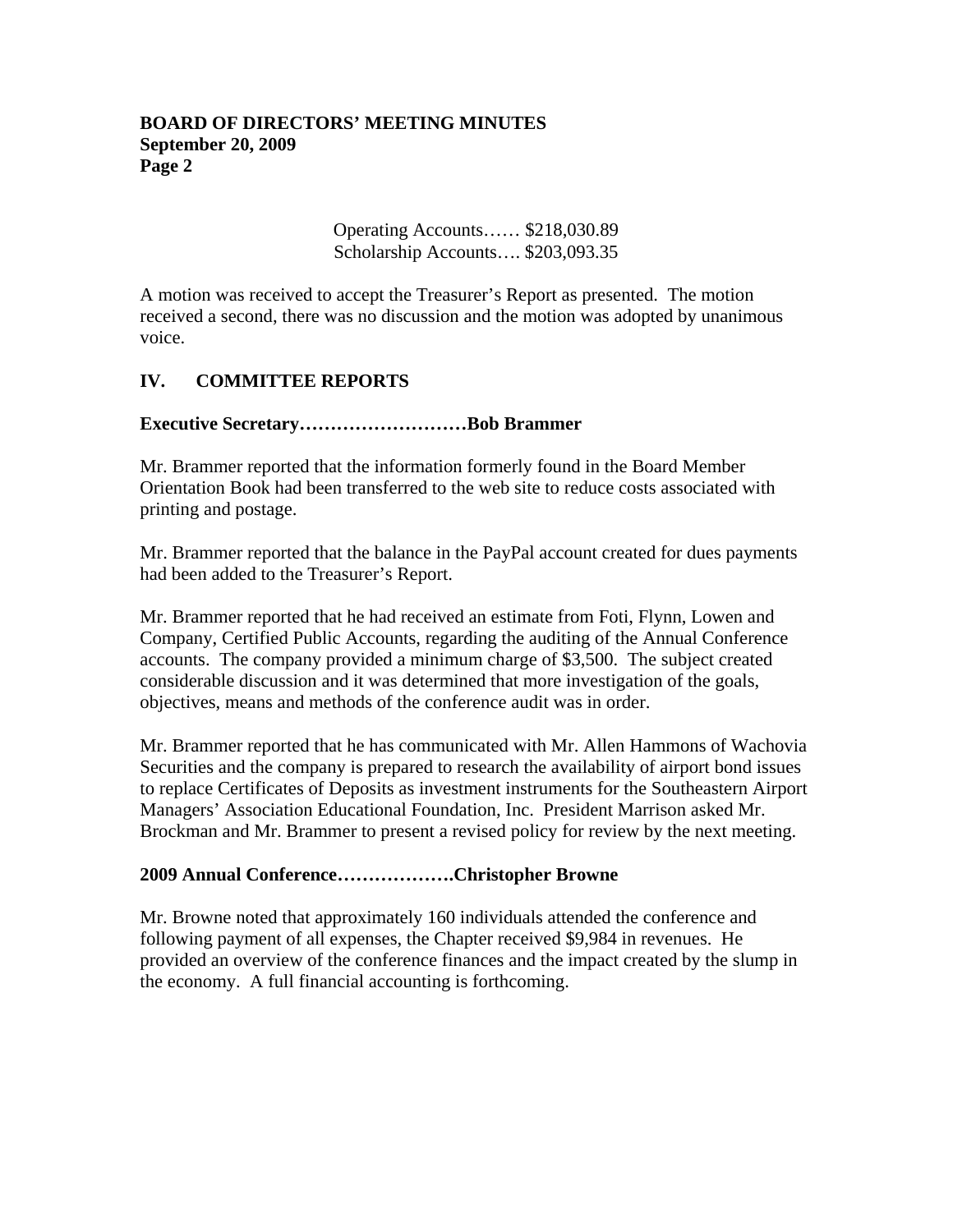#### **2010 Finance and Administration Conference………………………………Toney Coleman, Chairman Greg Kelly, Co-Chairman**

Mr. Coleman and Mr. Kelly were not in attendance. Mr. Brammer noted that the conference would be held at the Hutchinson Island Marriott. The hotel is located north of West Palm Beach, Florida. The dates are February 21-24, 2010 Planning is currently underway for the event and room rates are approximately \$159.00 per night. Mr. Brockman noted that bi-weekly conference calls pertaining to conference planning are currently taking place.

## **2010 Annual Conference……………….Scott Brockman**

Mr. Brockman provided an overview of the conference scheduled for April 17-21, 2010 at the Marriott Hotel in Memphis, Tennessee. The theme of the conference is "Where Music Rocks the Soul". Room rates are approximately \$165 for single/double occupancy. Space is available for 40 to 65 exhibitors. A complete conference package including a proposed budget has previously been delivered to the Board of Directors for their review and a "Save the Date" notice has been delivered to the membership.

## **2011 Annual Conference………………Thomas Hughes, Chairman**

Mr. Hughes was not in attendance. Mr. Landguth reported the dates for the conference are April 3-6, 2011. The committee is currently negotiating with the Renaissance Riverview Plaza Hotel. Mr. Landguth provided an overview of the conference planning process and the committee's progress to date.

## **2012 Annual Conference……………….Bob Uhrich, Chairman**

Mr. Uhrich was not in attendance.

## **2013 Annual Conference……………….Eric Frankl, Chairman**

Mr. Frankl reported that he and his staff have begun their conference planning and it appears that the conference will be held at the Griffin Gate Marriott in Lexington, Kentucky.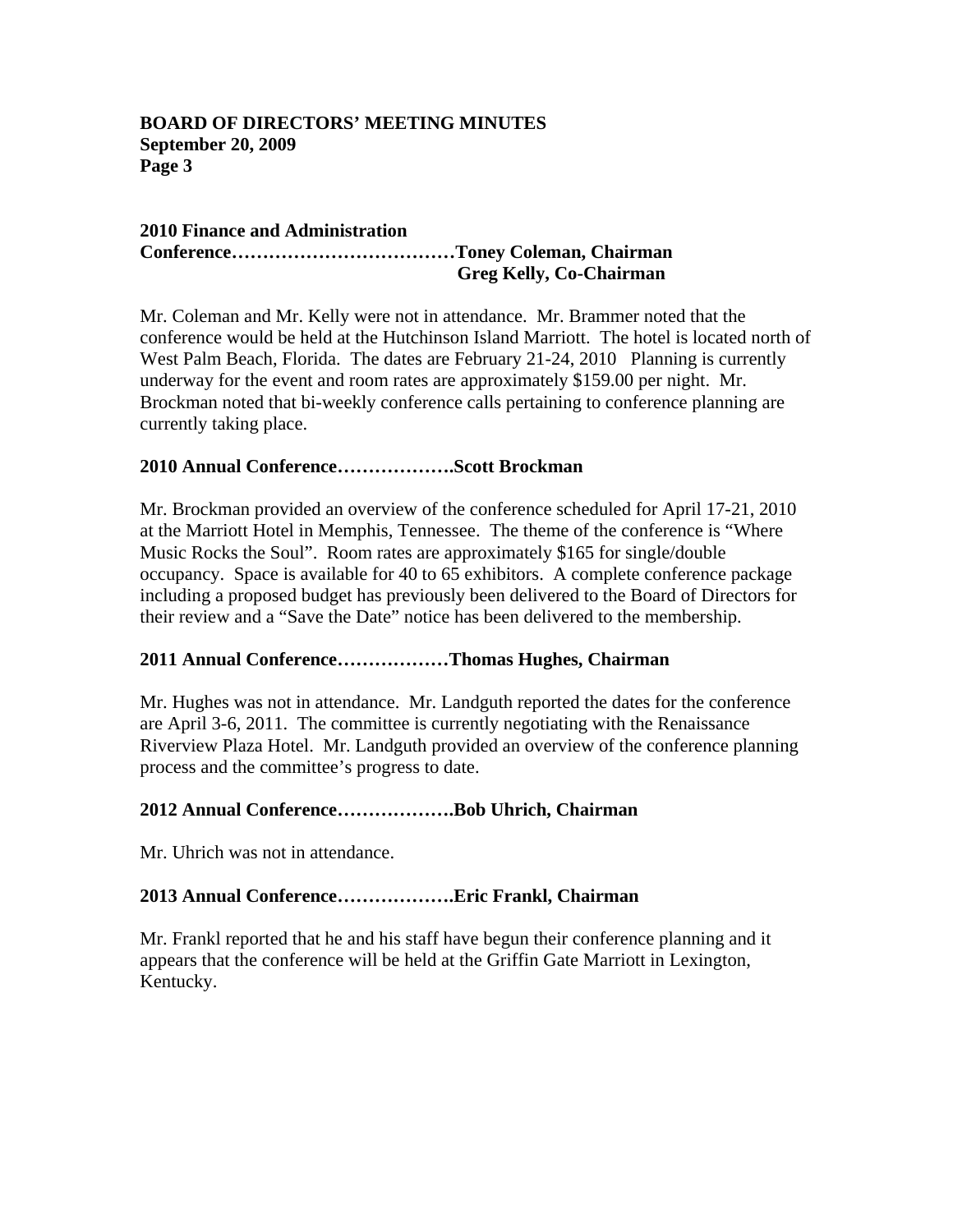#### **Professional Education Committee……Scott Brockman, Chairman**

Mr. Brockman reported that no candidates were seated for their A.A.E. oral exams at this conference. He noted that the Board of Examiners was aggressively rewriting the study materials at this time.

### **Scholarship Committee…………………Jeff Gray, Chairman**

Mr. Gray was not in attendance.

### **Corporate Liaison Committee………….Claudia Holliway, Madam Chairman**

Ms. Holliway reported on the progress of the Committee and its recent quarterly conference call. The committee has developed a conference survey that will be implemented in the near future. The committee will forward copies of the speaker's bureau application to the national AAAE committee for that association's use. Mr. Pratte will work with Mr. Brammer to enhance corporate communications. Ms. Holliway noted that there are some concerns regarding the manner in which Corporate Awards are judged and presented. She called on Mr. King of Gresham, Smith who took the floor to express alternate methods of making and judging the awards. Following discussion, it was the consensus of the Board to send the issue back to the Committee for additional study.

#### **General Aviation Committee…………...Hope Macaluso, Madam Chairman**

Ms. Macaluso was not in attendance.

#### **Membership Committee………………...Sean Tracey, Chairman**

Mr. Tracey was not in attendance. Following discussion, it was determined that new and more advanced marketing of the membership program needed to be established.

### **Transportation Security Services (TSS) Committee…………………………….....Christopher Browne, Chairman**

Mr. Browne had nothing to report at this time and he noted he was available for discussions offline.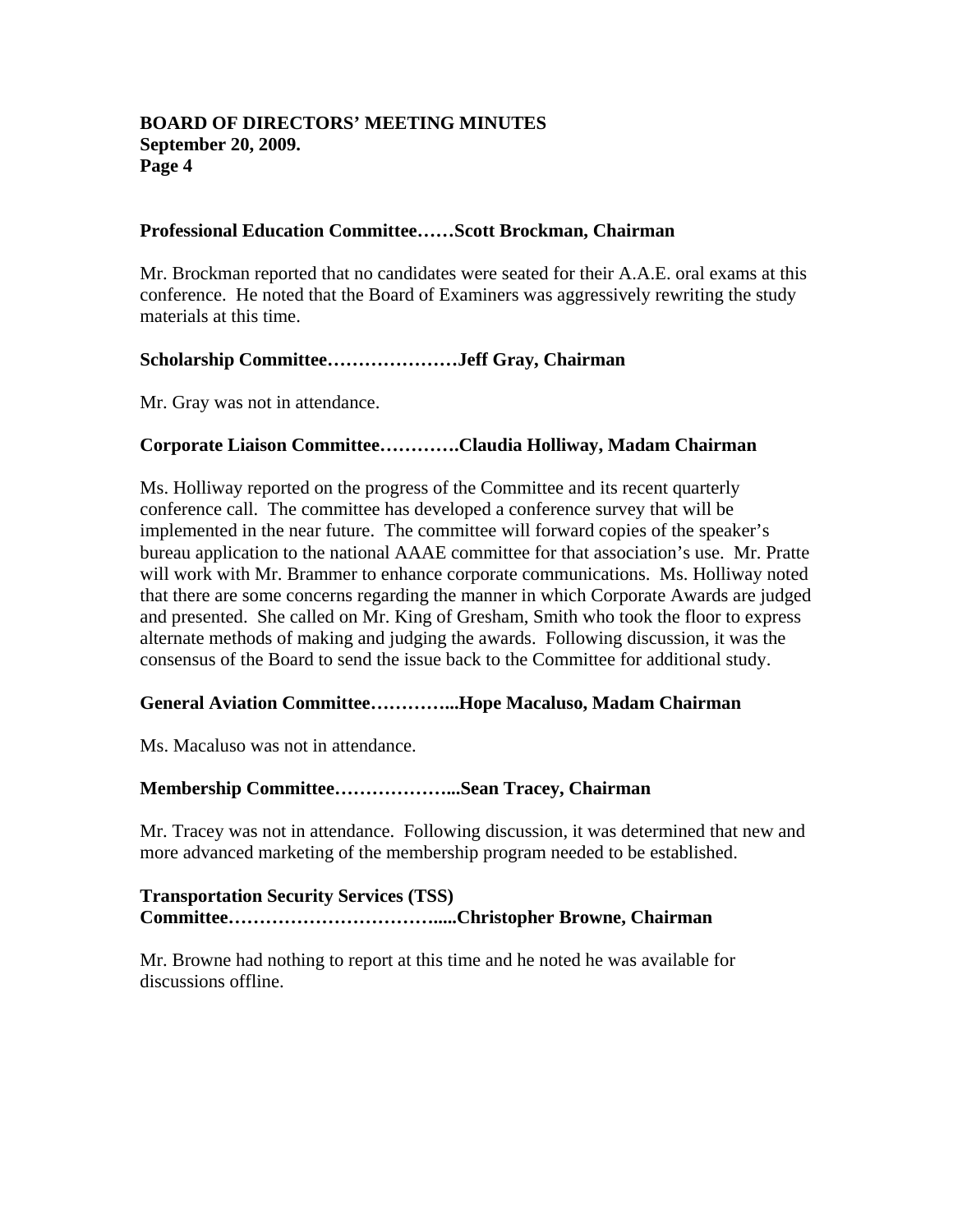#### **Annual Conference Site Selection Committee…………………………….…Michael Landguth, Chairman**

Mr. Landguth noted that the Board Directive pertaining to the Annual Conference Site Selection Committee had been revised and presented to President Marrison for his signature. Mr. Landguth noted that he had completed his term as this chairman and Mr. Clow volunteered his services to chair this committee.

# IV. **V. OLD BUSINESS**

Discussion ensued regarding the Corporate One-Rate Plan, its implementation, its benefits to the Chapter, its benefits to the Corporate community and revenues derived from the plan. Following lengthy discussion, it was determined to continue to refine the Plan and its implementation process.

Mr. Brockman noted that a budget amendment transferring \$6,500 from the Operating Fund to the Scholarship Fund was necessary to cover current year shortfalls. A motion was made to make the transfer of funds. The motion received a second, there was no discussion and the motion was adopted by unanimous voice.

Mr. Marrison asked for a motion to determine the number of scholarships and their amounts to be supported this year. Following a brief discussion, a motion was presented to support six (6) scholarships at \$1,500 each for a total of \$9,000. The motion received a second, there was no further discussion and the motion was adopted by unanimous

# **VI. NEW BUSINESS**

Mr. Brammer noted the passing of Ms. Jo Wafer, A.A.E., long-time member of the SEC-AAAE and he recommended a \$100 donation to the Susan G. Komen Foundation in her memory. A motion was made to support the donation. The motion received a second, there was no discussion and the motion was adopted by unanimous voice. President Marrison called for a moment of silence in honor of Ms. Wafer and the Board and its guests complied.

Bill Marrison received the consensus of the Board to write a letter on behalf of the Chapter objecting to proposed ARFF legislation.

Chris Browne was charged with the continued study of conference audits and a proposed conference audit policy.